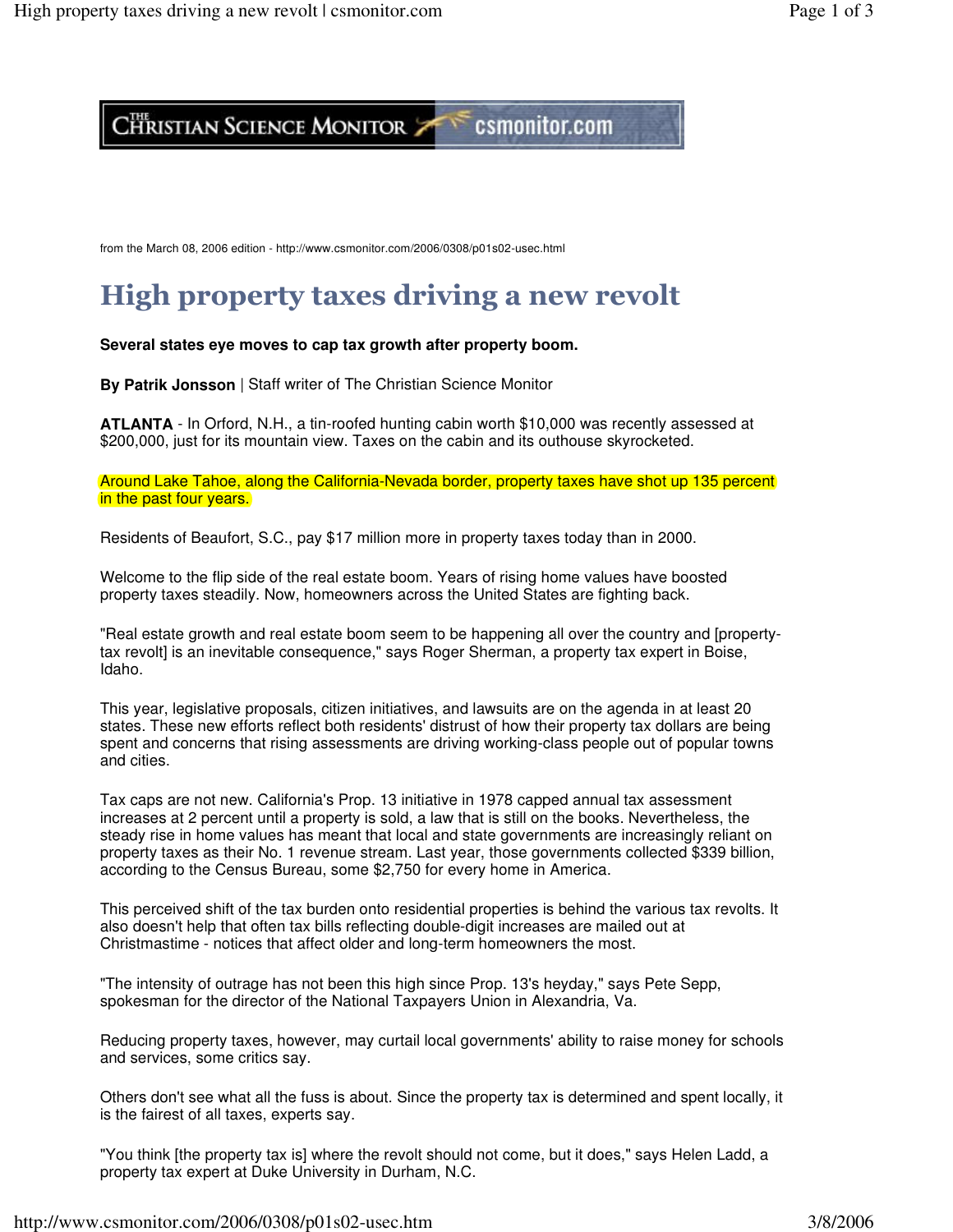### Revolt is in full swing in Incline Village, Nev., on the shores of Lake Tahoe.

There, Maryanne Ingemanson's tax bill is now \$80,000 a year for a 5,000-square-foot house. She and a group of residents raised \$400,000 to fund a lawsuit claiming recent assessments are unfair. Last week, 17 residents won a battle against the tax assessor when an elected county board threw out the new assessments.

Of course, many believe homeowners should be glad that their homes are worth more, says Ms. Ingemanson. But many people - especially the working class and those on fixed incomes - can't always afford the new taxes and have to leave. "This runaway taxes situation is driving people from their homes," she adds.

#### **South Carolina's 3 percent cap**

South Carolina last week passed a law that caps the increase in property assessments at 3 percent per year.

Many Georgia lawmakers are backing a measure to put a similar cap in the state constitution. The bill's sponsor, first-term state Rep. Edward Lindsey (R) from Atlanta, argues that it's unfair to hit homeowners with a big tax boost years before they sell their home and profit from its increased value.

"Not even the IRS is so bold as to tax people on unrealized gain," says Mr. Lindsey. "These are essentially backdoor tax increases that give government no incentive to be efficient or responsive."

Georgia school superintendents say the measure would make it more difficult to raise needed cash for the state's schools since schools would have to go to the voters for additional funds.

"The fervor for doing something about property taxes seems to be unusually high," says Herb Garrett, executive director of the Georgia School Superintendents Association.

#### **Should you get taxed for a view?**

Assessments can vary according to a community's affluence and aesthetics, such as views of mountains or lakes. Tom Thomson, leader of the "Ax the View Tax" movement in New Hampshire, objects to taxing people on intangible qualities such as a view. "It's another process of dipping into taxpayers' pockets without any legislative process, and that is taxation without representation," says Mr. Thomson, son of the late Gov. Meldrim Thomson Jr.

To be sure, higher assessments alone don't mean higher taxes. But the total tax burden on homeowners rises when local governments do not decrease the tax, or millage, rate when property values spike.

"Reassessment has been so big in many communities that local schools and governments have gotten huge revenue increases without ever having to vote on it, so they sit back and take advantage of the largesse," says South Carolina state Sen. Scott Richardson (R) of Beaufort.

But government should move carefully and try to "smooth out the bumps" of rising property values rather than initiate dramatic reform of a tax that is "basically fair," says Bill Fox, an economist at the University of Tennessee in Knoxville.

"You don't want to strangle government, but you want to make sure that government is not unduly benefiting from unique circumstances in housing prices," he says.

#### **Tax revolt in the states**

In the wake of the real estate boom, lawmakers in several states are pushing to keep property taxes from skyrocketing. Among the initiatives:

• **Idaho:** Lawmakers are mulling over eight bills limiting property taxes. One would revise the